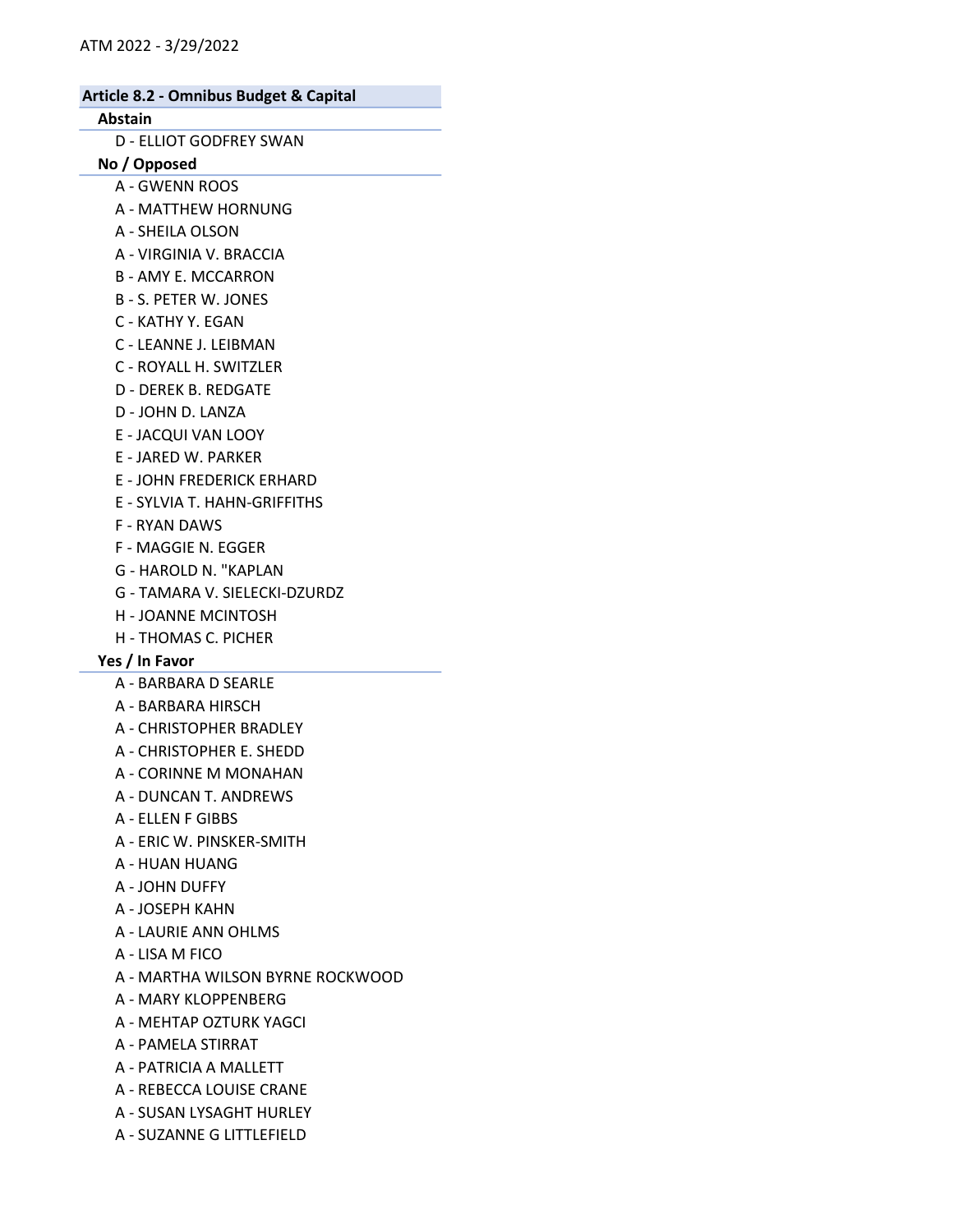- A WENDY WITHINGTON PAUL
- B ALBERT BENEDICT "KRUG
- B ARTHUR S. PRIVER
- B BETSY G. ROBERTI
- B CAROLINE A. FRIENDLY
- B CHRISTINA HORNER
- B DAVID L. MURPHY
- B DEED MCCOLLUM
- B EUNICE B. GROARK
- B IVY WANG
- B JAMES L. ROBERTI
- B JOSEPH MICHAEL "HICKSON
- B JOSEPH SCHOTT
- B KATHERINE S. CORT
- B KELLY C. FRIENDLY
- B LINDA H. CHOW
- B MARY EATON CROWN
- B MELISSA A. MARTIN
- B MIDDLETON ANSLEY "MARTIN
- B NORA TRACY PHILLIPS
- B PAUL THOMAS DELANEY
- B PETRO LISOWSKY
- B ROBERTA MORGENSTERN
- B SCOTT K. BENDER
- B SKYE JACOBS
- C AMY SB GOTTSCHALK
- C ANDREA N. WARD
- C ANN M. HOWLEY
- C CHRISTINE S. MIZZI
- C ELIZABETH LASHWAY
- C HOLLY M. GRACE
- C HYUN SOOK RYU SONG
- C LINDA OLIVER GRAPE
- C LOIS C. SULLIVAN
- C LUCIENNE V. RONCO
- C LUCY ROONEY KAPPLES
- C MARCIA TESTA SIMONSON
- C MARTIN JAY "MCHALE
- C MORRIS RUSTY KELLOGG
- C PAMELA POSEY
- C SARA H. RAVERET
- C SARAH H. PEDERSEN
- C SHANI M. DEFINA
- C SHARON L. GRAY
- C STEVEN D. FESSLER
- C SUSAN K. MAGGIONI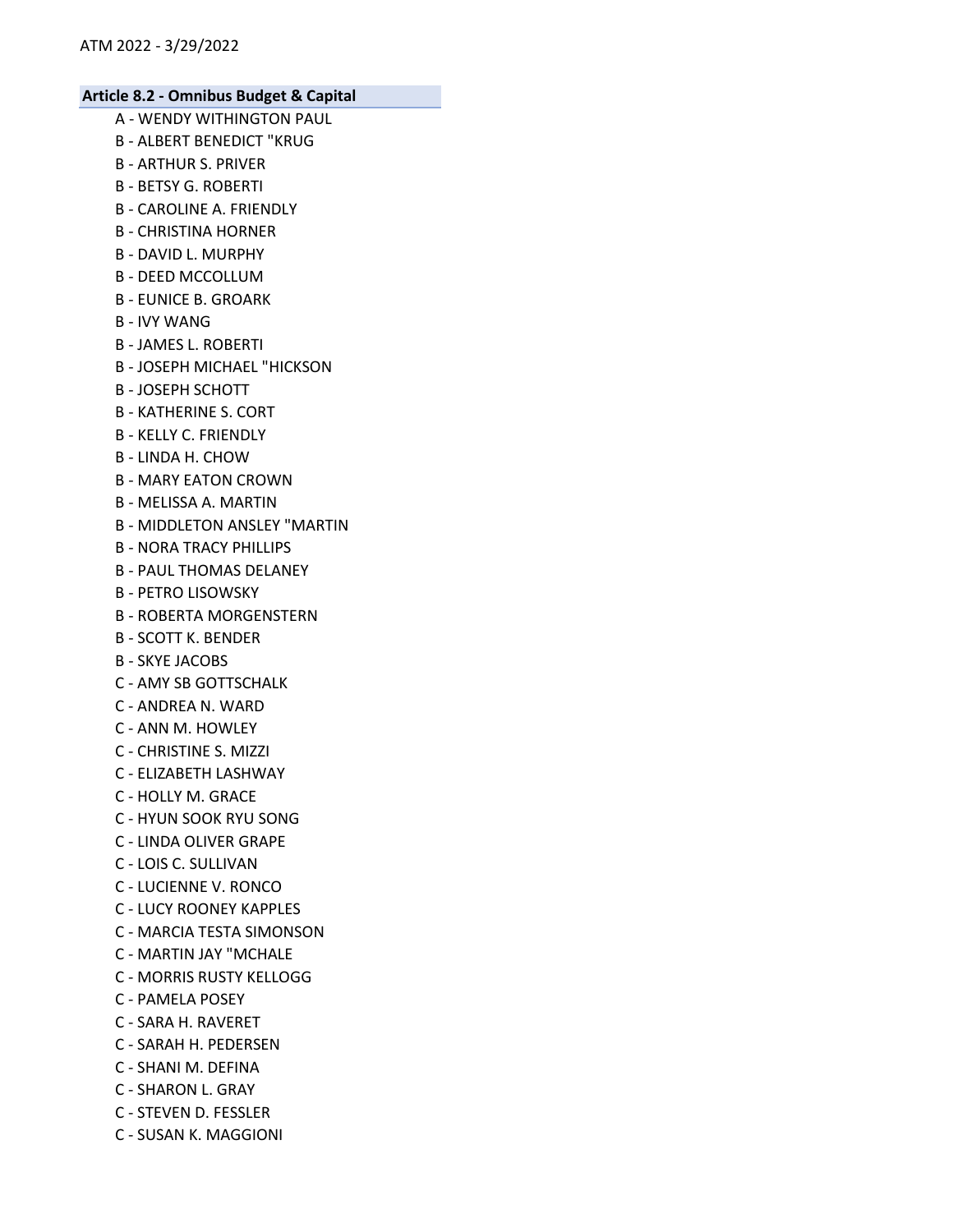- C THOMAS H. ULFELDER
- C WENDY HARRIS GARBER
- D ANN-MARA S. LANZA
- D CAROL ALMEDA-MORROW
- D CHRISTINE A. KEHOE
- D CRAIG EDWARD MACK
- D DIANE E. HALL
- D ELIZABETH H. SHLALA
- D ETHAN I. DAVIS
- D GAIL FRANCES SULLIVAN
- D IAN COHEN
- D ILLANA S. NISSENBAUM
- D JOHN SCHULER
- D LAURA ROBERT-FRAGASSO
- D LAURA SCHOTSKY OLTON
- D LINA EVE VITA MUSAYEV
- D LORI A. FERRANTE
- D MARGIE PALLADINO
- D MARK B. BENJAMIN
- D MARY BETH GRIMM
- D MASON R. SMITH
- D MAURA MURPHY
- D PATTI QUIGLEY
- D RICHARD D. "HILL
- D SANDRA SABA JOSEPH
- D STEPHEN G. MURPHY
- D W. ARTHUR "GARRITY
- E CAREN PARKER
- E JESSICA BETH GRAHAM
- E JOAN GAUGHAN
- E KATHERINE K. MACDONALD
- E KATHERINE L. "BABSON
- E KEVIN J. MACDONALD
- E LAURENCE D. SHIND
- E LISE M. OLNEY
- E MARLA L. ROBINSON
- E MARY GARD
- E NANCY L. GOODEN WESTENBERG
- E NEAL R. GOINS
- E PAUL A. CRAMER
- E RAINA C. MCMANUS
- E RANI ELWY
- E REGINA C. LAROCQUE
- E RUSSELL THOMAS GENTRY
- E THOMAS J. MACDONALD
- E TIMOTHY W. FULHAM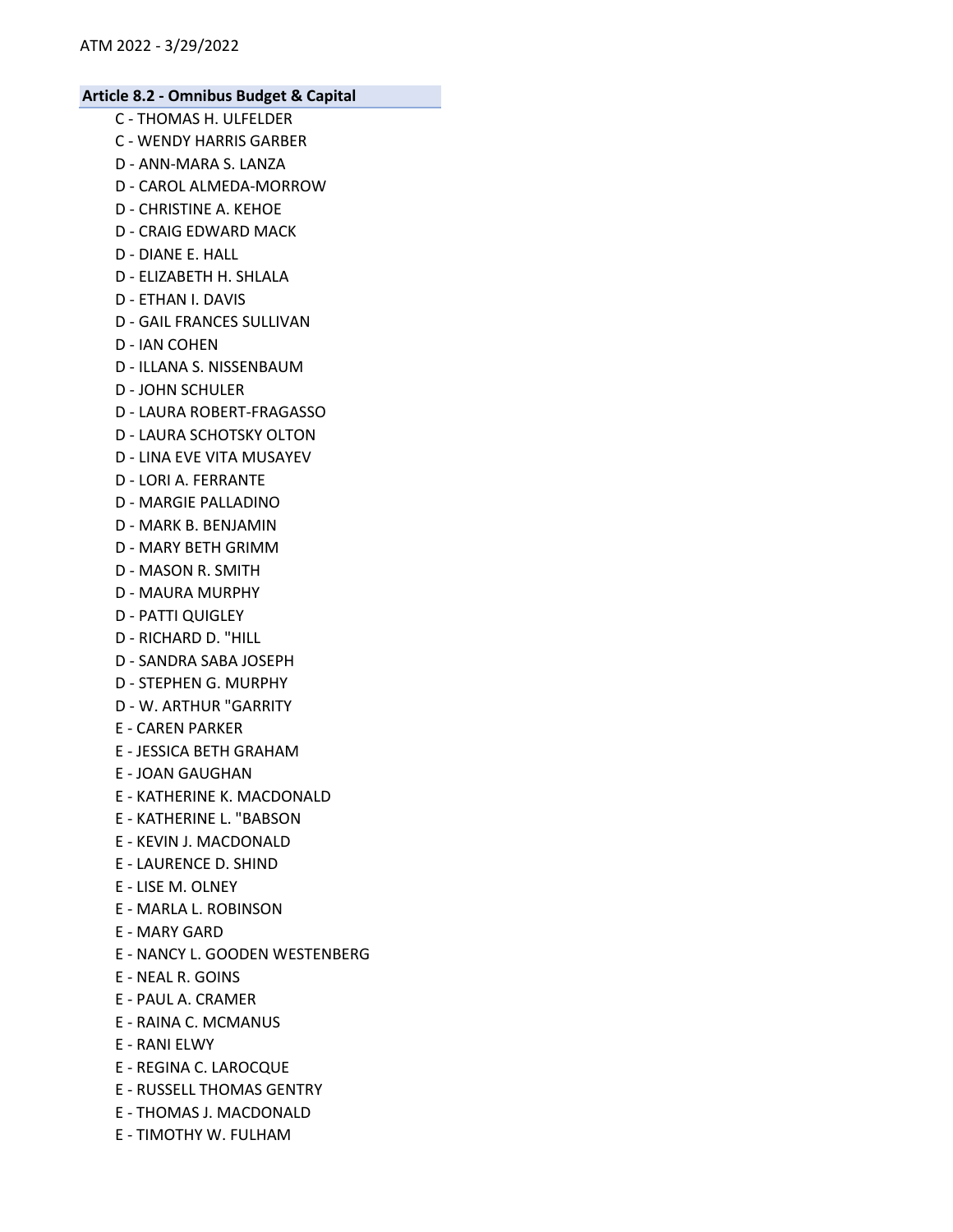- E WENDY A. HAERING-ENGELS
- E WENDY S. BECK VON PECCOZ
- F ANNE P. COHEN
- F CHRISTINE SWENSON LAWRENCE
- F CYNTHIA C. EDWARDS
- F DAVID LIVINGSTON
- F ELAINE M. PUTNAM
- F ELIZABETH LANGE
- F ELIZABETH MAY
- F FREDERIC W. RIPLEY
- F HOPE CROSIER
- F JAY PROSNITZ
- F JULIE RISING BRYAN
- F LISA COLLINS
- F MICHAEL ANDREW LICATA
- F MICHAEL J. MASTRIANNI
- F MICHELE DRAGON LIVINGSTON
- F NIKI BRINKMAN-OFENLOCH
- F PRUDENCE B. HAY
- F SALVATORE "DEFAZIO
- F SHAWN BAKER
- F STEVEN J. SIMONS
- F SUSAN KAGAN LANGE
- F VICTORIA J. OSTLER
- F VIRGINIA LEE FERKO
- G ALICE HANLON PEISCH
- G ALLAN L. PORT
- G ANDREW A. WILSON
- G CRAIG L. COHEN
- G DIANE CAMPBELL
- G DOUGLAS W. SMITH
- G EDWARD D. FOLLAND
- G JANET Z. GIELE
- G JE'LESIA JONES
- G JUDSON L. JAFFE
- G KARL HAMMOND
- G KATHLEEN F. TRUMBULL
- G LORRI WOODACRE
- G MARJORIE R. FREIMAN
- G MARY ANN CLUGGISH
- G MICHAEL R. TOBIN
- G PARKER MORSE
- G PAUL H. MERRY
- G PETER SOLOMON
- G PHILIPPA BIGGERS
- G RICHARD MICHAEL SALASOVICH